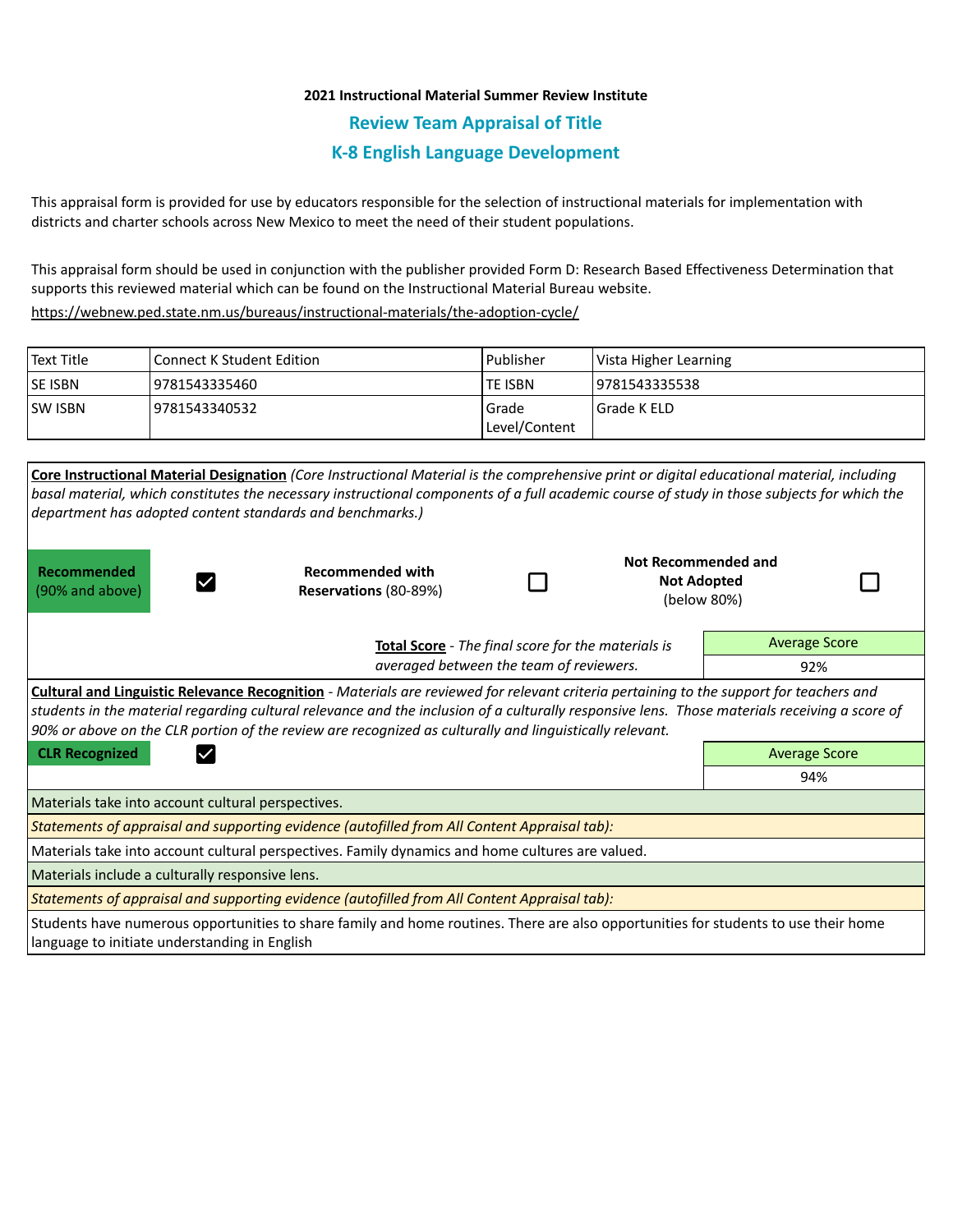**Standards Review** *- Materials are reviewed for alignment with the state adopted content standards, benchmarks and performance standards.*

Average Score

100%

Materials align with the English Language Development Standards.

*Statements of appraisal and supporting evidence:* 

Materials are aligned with the Five WIDA ELD standards and cover Communication for Social and Instructional purposes, Language Arts, Mathematics, Science and Social Studies.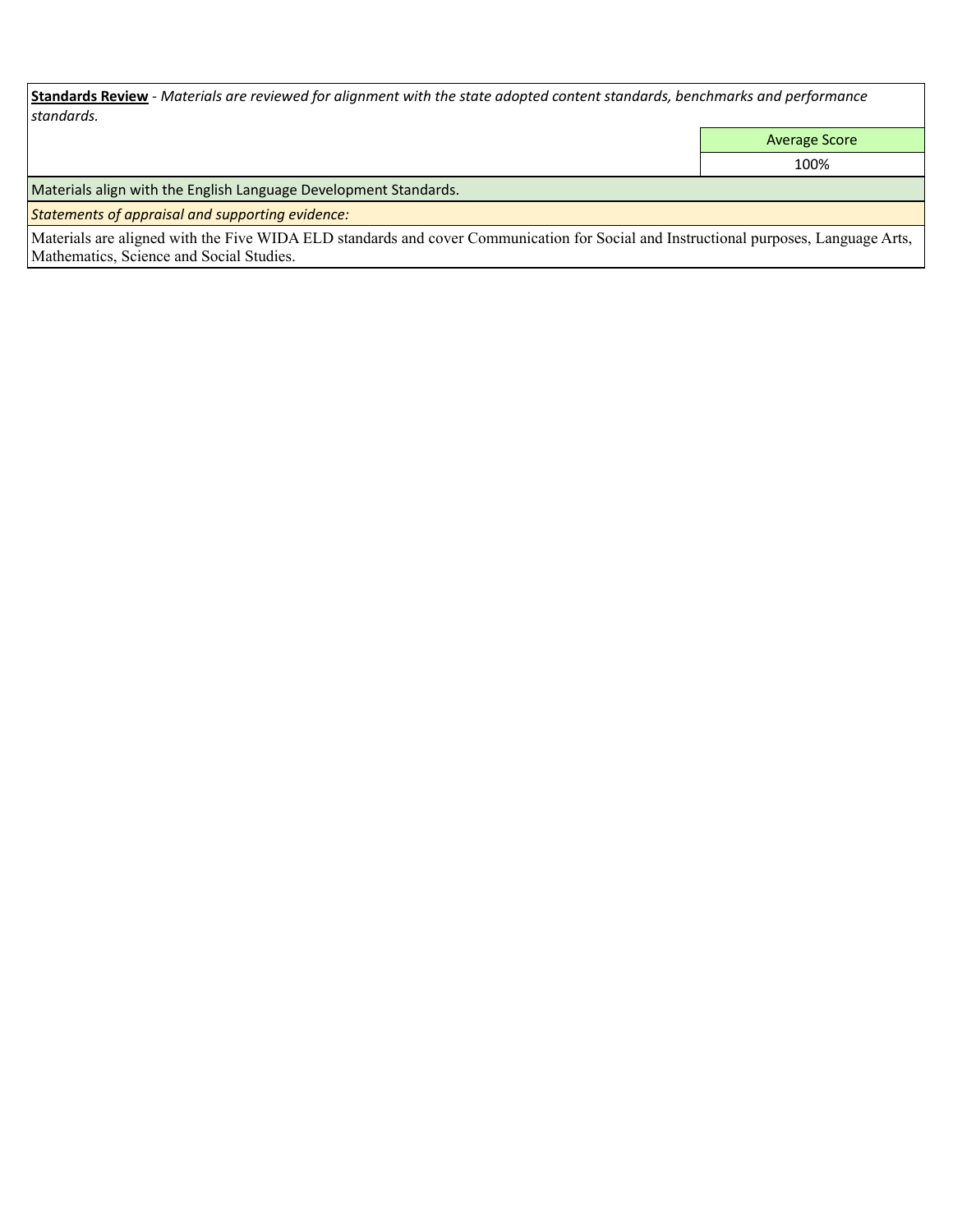**ELD Content Review** *- Materials are reviewed for relevant criteria pertaining to the support for teachers and students in the specific content area reviewed.*

Average Score

ELD materials set clear objectives in English language development and academic language development.

*Statements of appraisal and supporting evidence:* 

Themes and vocabulary are emphasized throughout the material, but there are no specific language objectives. There are kid friendly learning targets throughout the material. Lessons align with WIDA standards but are not explicitly stated.

ELD materials are grade-level appropriate and connected to the grade-level academic content of language arts, mathematics, science, and social studies.

*Statements of appraisal and supporting evidence:* 

Language Arts, Mathematics, Science and Social Studies topics are all addressed in grade level appropriate activities in every unit.

ELD materials address and support the rigorous curriculum and instructional purposes to ensure language progression in all four domains: listening, reading, speaking, and writing.

*Statements of appraisal and supporting evidence:* 

All four domains (Speaking, Writing, Reading and Listening) are represented in the majority of all lessons.

ELD materials offer various assessment types in all four domains: listening, reading, speaking, and writing.

*Statements of appraisal and supporting evidence:* 

Not every assessment measures all four domains, but there are assessments within the material that cover each domain. Adequate access to all assessment tools was not granted to reviewers.

ELD materials include multiple instructional supports for the various levels of English Language proficiency of students so that students build and practice English language.

*Statements of appraisal and supporting evidence:* 

One strength of this program is the supports provided for multiple levels of English Language proficiency. This is included in every lesson under Differentiated Instruction, which contains supports through scaffolding and enriching activities for advanced students (amplify).

ELD materials provide several opportunities to bridge English language development and academic language development in all four domains: listening, reading, speaking, and writing.

*Statements of appraisal and supporting evidence:* 

The materials provide multiple opportunities to bridge English Language Development and Academic Language Development in all four domains through lessons in Science, Social Studies, Reading, Language, Music and Art.

ELD materials align with culturally and linguistically responsive pedagogy.

*Statements of appraisal and supporting evidence:* 

Using New Mexico CLR criteria, this material meets those requirements. Culturally and Linguistically Responsive Pedagogy can be found in this material, but it is not systematically or consistently addressed.

ELD materials provide suggestions and recommendations for the teacher to engage culturally and linguistically diverse families and parents in supporting English language development.

*Statements of appraisal and supporting evidence:* 

At the beginning of every unit, there is a home-school connection containing suggestions to engage families and their home cultures with the content.

ELD materials support English Learners with special needs and provides multiple curriculum, instructional and assessment opportunities for their English language, and academic language development.

*Statements of appraisal and supporting evidence:* 

At the beginning of each unit there are specific suggestions of accommodations and supports for students with disabilities (SWDs) and there are suggestions for differentiation in every lesson that apply to both ELD students and SWDs.

ELD materials provide the Three Features of Language: Word/Phrase Level, Sentence Level or (language forms and conventions) and Discourse Level / Linguistic Complexity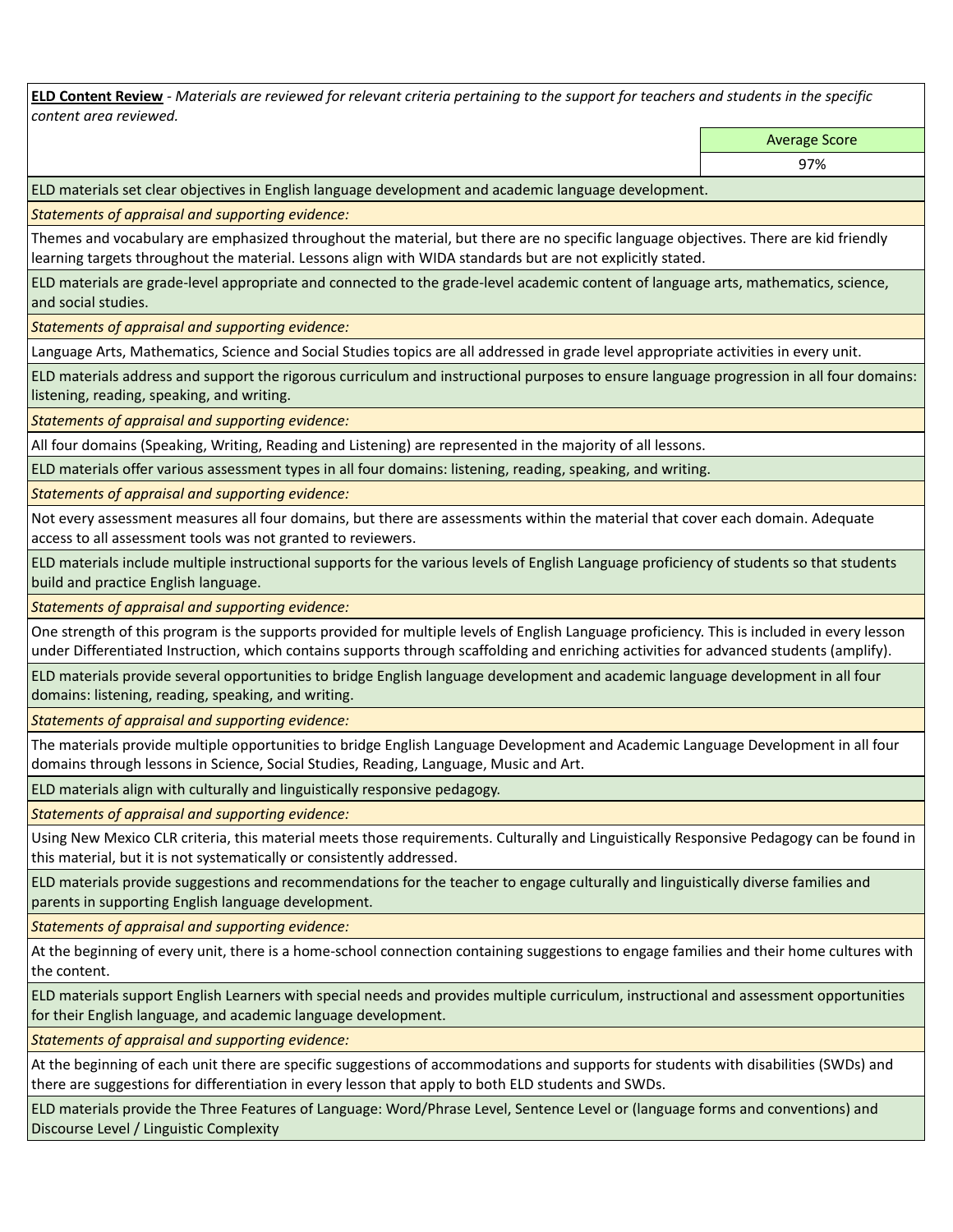*Statements of appraisal and supporting evidence:* 

Materials present activities in word/phrase, sentence and discourse level as appropriate for the kindergarten grade level.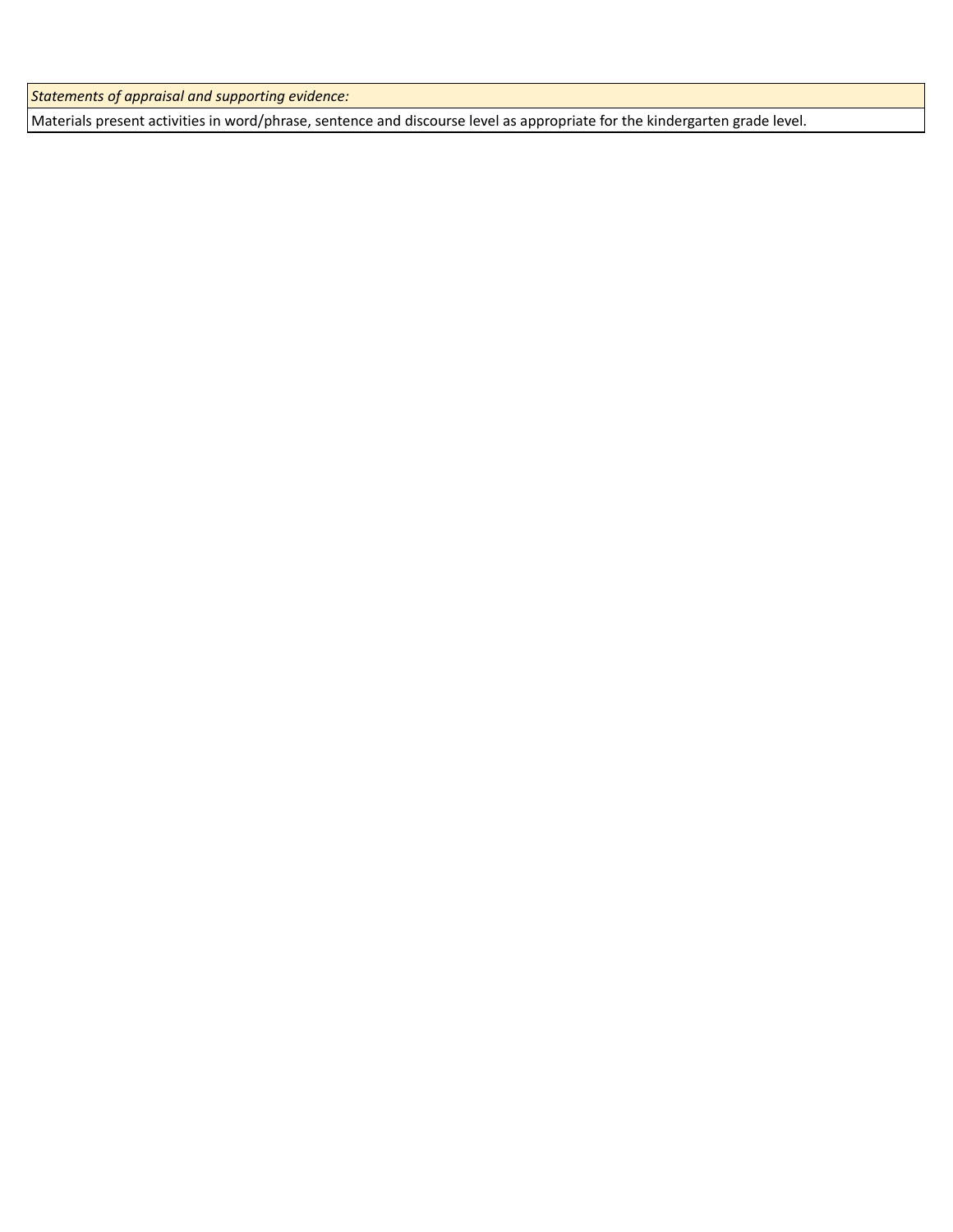**All Content Review** *- Materials are reviewed for relevant criteria pertaining to the support for teachers and students in the material regarding the progression of the standards, lesson structure, pacing, assessment, individual learners and cultural relevance.* Average Score 81% Materials are coherent and consistent with the standards that all students should study in order to be college and career ready. *Statements of appraisal and supporting evidence:* Standards are not explicitly stated, however materials are consistently connected to WIDA ELD standards for Science, ELA, Math, Social Studies. Materials are well designed and take into account effective lesson structure and pacing. *Statements of appraisal and supporting evidence:* This material is structured in a clear way, but objectives related to standards are not clarified. Materials support teacher planning, learning, and understanding of the standards. *Statements of appraisal and supporting evidence:* Lessons are well-planned to support learning, although understanding of standards is not addressed. Materials offer teachers resources and tools to collect ongoing data about student progress on the standards. *Statements of appraisal and supporting evidence:* Practice book and formative assessments provide information to teachers, but do not document student progress on standards. Additional assessment materials were not provided. Materials support effective use of technology to enhance student learning. *Statements of appraisal and supporting evidence:* Technology is mentioned by the publisher, but access to technology tools was not available to reviewers. Reviewers were unable to access videos to determine usability and quality. Materials can be easily customized for individual learners. *Statements of appraisal and supporting evidence:*  Differentiation activities are provided, but lessons are not easily customized for individual learners. Materials give all students extensive opportunities and support to explore key concepts. *Statements of appraisal and supporting evidence:* Each unit is developed around a theme that allows extensive opportunities to explore key concepts in the areas of ELA, Social Studies, Mathematics, Science, Music and Art. Materials take into account cultural perspectives. *Statements of appraisal and supporting evidence:* Materials take into account cultural perspectives. Family dynamics and home cultures are valued. Materials include a culturally responsive lens. *Statements of appraisal and supporting evidence:* Students have numerous opportunities to share family and home routines. There are also opportunities for students to use their home language to initiate understanding in English